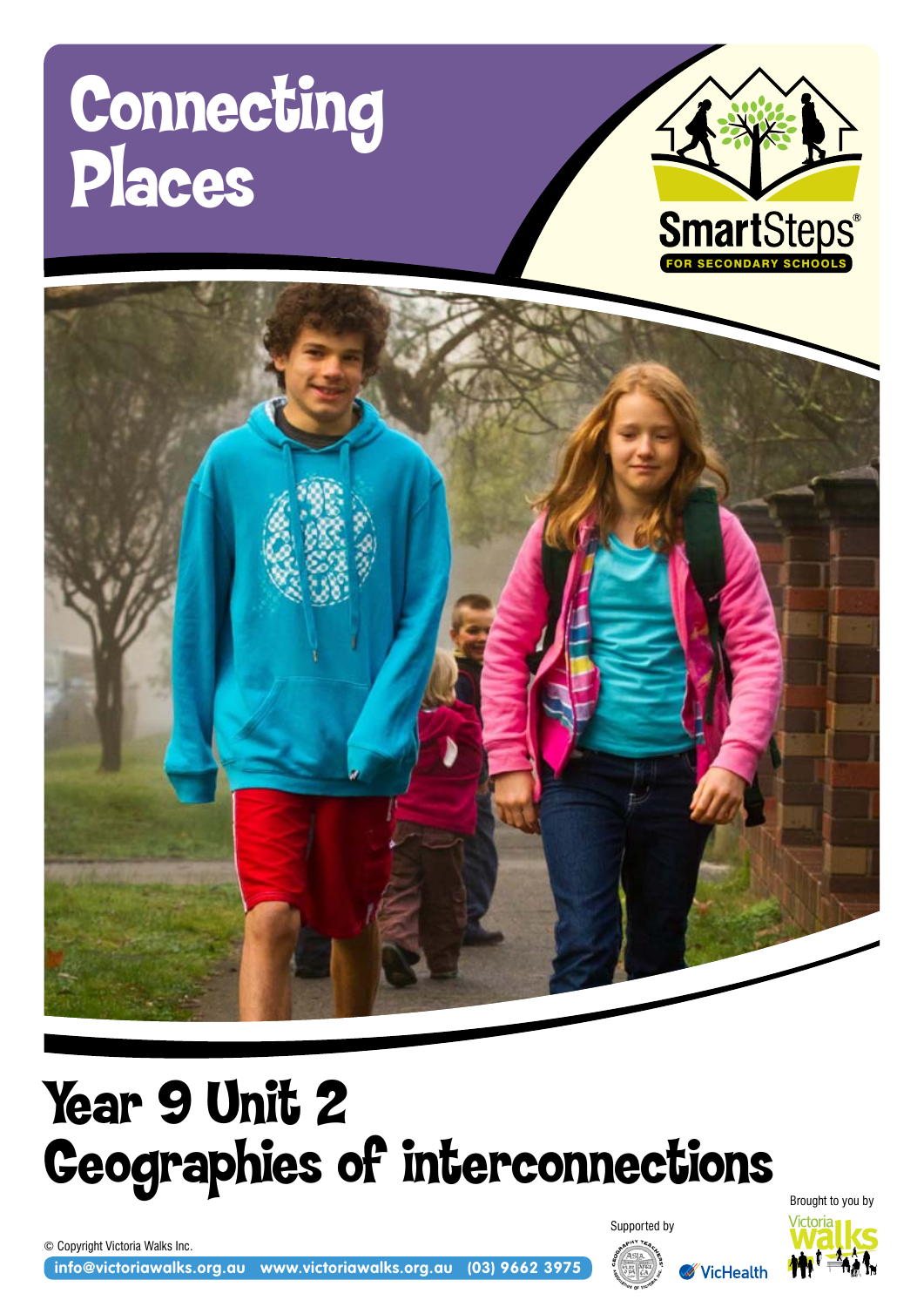People walking in and around their neighbourhoods is one of the best markers of a healthy, vibrant community. Disappointingly, many urban areas are not very walkable and there has been a significant decline in walking over recent decades.

The aim of this unit outline is for students to gain an understanding of how people are connected to places in a wide variety of ways, and how these connections help to make and change places and their environments. Through an understanding of walkability, students will investigate perceptions of places, the effects of their leisure choices on

places and implications for the future of these places.

This unit has been developed by [Victoria Walks](http://www.victoriawalks.org.au/) in partnership with the [Geography Teachers' Association of Victoria Inc](http://www.gtav.asn.au/).

Victoria Walks is a walking health promotion charity working to get more Victorians walking every day. Critical to this aim is the creation of vibrant, supportive and strong neighbourhoods and communities where people can and do choose to walk wherever possible. Smart Steps is an initiative that aims to increase the number of children, families and young people walking by making streets and neighbourhoods more walkable and increasing opportunities for them to walk.

# Curriculum links – Australian Curriculum: Geography

#### **Year 9 Unit 2: Geographies of interconnections Geographical Knowledge and Understanding**

The perceptions people have of place, and how this influences their connections to different places [\(ACHGK065\)](http://www.australiancurriculum.edu.au/Geography/Curriculum/F-10#cdcode=ACHGS053&level=9)

The effects of people's travel, recreational, cultural or leisure choices on places, and the implications for the future of these places [\(ACHGK069\)](http://www.australiancurriculum.edu.au/Geography/Curriculum/F-10#cdcode=ACHGS053&level=9)

#### **Geographical Inquiry and Skills Observing, questioning and planning**

Develop geographically significant questions and plan an inquiry that identifies and applies appropriate geographical methodologies and concepts [\(ACHGS063\)](http://www.australiancurriculum.edu.au/Geography/Curriculum/F-10#cdcode=ACHGS053&level=9)

Collect, select, record and organise relevant geographical data and information, using ethical protocols, from a range of appropriate primary and secondary sources [\(ACHGS064\)](http://www.australiancurriculum.edu.au/Geography/Curriculum/F-10#cdcode=ACHGS053&level=9)

Evaluate sources for their reliability, bias and usefulness, and represent multi-variable data in a range of appropriate forms, for example, scatter plots, tables, field sketches and annotated diagrams, with and without the use of digital and spatial technologies [\(ACHGS065\)](http://www.australiancurriculum.edu.au/Curriculum/ContentDescription/ACHGS049)

Represent the spatial distribution of different types of geographical phenomena by constructing special purpose maps that conform to cartographic conventions, using spatial technologies as appropriate [\(ACHGS066\)](http://www.australiancurriculum.edu.au/Curriculum/ContentDescription/ACHGS050)

#### **Interpreting, analysing and concluding**

Evaluate multi-variable data and other geographical information using qualitative and quantitative methods, and digital and spatial technologies as appropriate, to make generalisations and inferences, propose explanations for patterns, trends, relationships and anomalies, and predict outcomes [\(ACHGS067\)](http://www.australiancurriculum.edu.au/Curriculum/ContentDescription/ACHGS051)

Apply geographical concepts to synthesise information from various sources and draw conclusions based on the analysis of the data and information, taking into account alternative points of view [\(ACHGS068\)](http://www.australiancurriculum.edu.au/Curriculum/ContentDescription/ACHGS052)

#### **Communicating**

Present findings, arguments and explanations in a range of appropriate communication forms, selected for their effectiveness and to suit audience and purpose; using relevant geographical terminology, and digital technologies as appropriate [\(ACHGS070\)](http://www.australiancurriculum.edu.au/Curriculum/ContentDescription/ACHGS053)

#### **Reflecting and responding**

Reflect on and evaluate the findings of the inquiry to propose individual and collective action in response to a contemporary geographical challenge, taking account of environmental, economic and social considerations; and explain the predicted outcomes and consequences of their proposal [\(ACHGS071\)](http://www.australiancurriculum.edu.au/Curriculum/ContentDescription/ACHGS054)

#### **Suggested time:** 4–5 weeks of class time

#### **Resources**

- Internet access
- • Victoria Walks website **[www.victoriawalks.org.au](http://www.victoriawalks.org.au)**
- a print map of the planned walk (from Google Maps or a street directory)
- • camera, clipboard.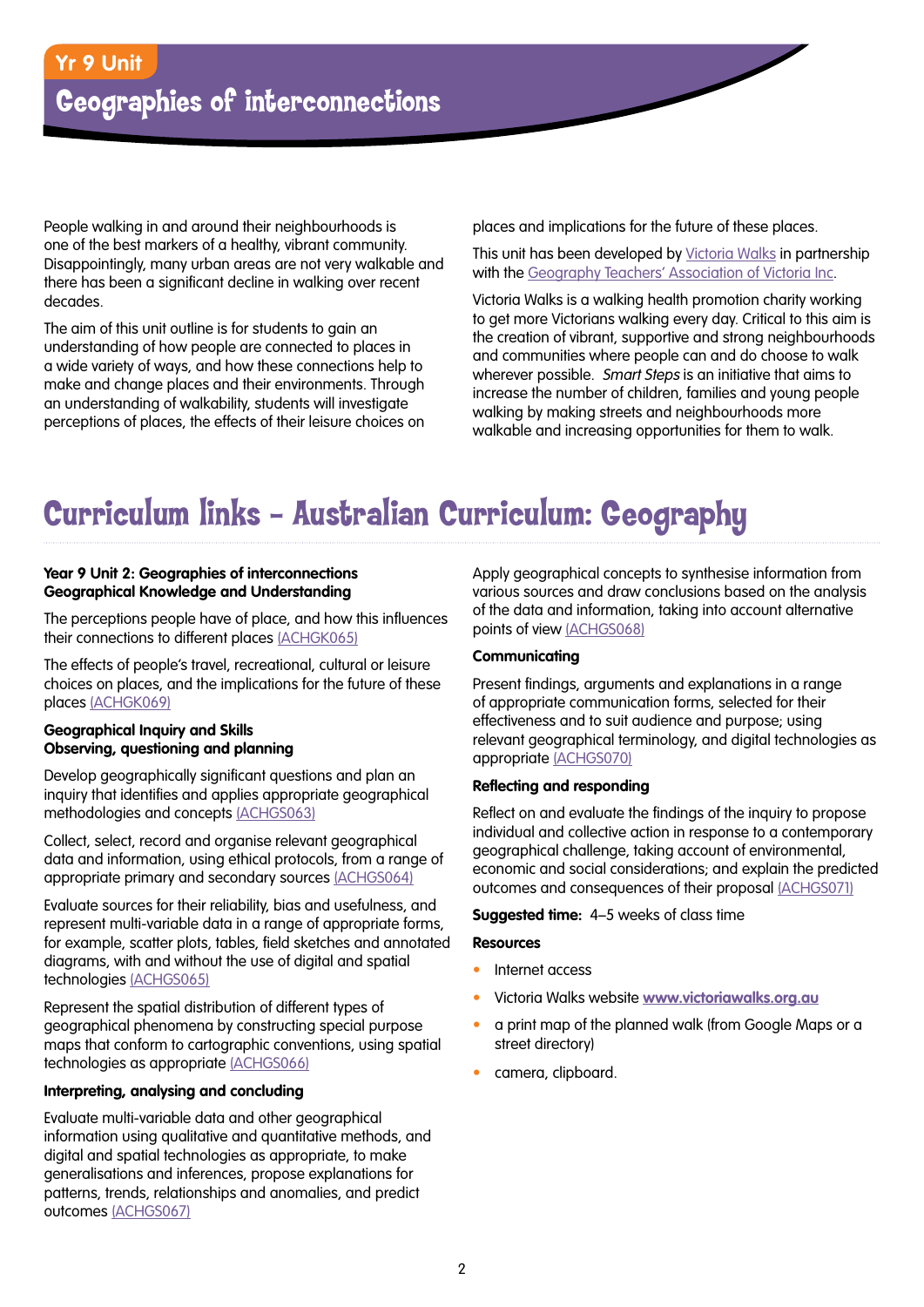## Part A Introduction: How do teenagers see places?

#### **Time: 2 lessons**

#### **Aim**

Students will better understand 'places' and 'perceptions of places' if they develop an understanding of the terms. By completing the following activity, students will first identify the features of a place and then evaluate perceptions of the place.

#### **Australian Curriculum: Geography – definitions**

#### **Perception**

In geography perception is people's subjective assessment of places and environments.

#### **Place**

Places play a fundamental role in human life. The world is made up of places, from those with largely natural features, for example an area of rainforest, to those with largely constructed features, such the centre of a large city. Places are where we live and grow up. Our most common relationships are likely to be with people in the same place. The environmental and human qualities of places influence our lives and life opportunities. Places are sites of biodiversity, locations for economic activity, centres of decision-making and administration, sites for the transmission and exchange of knowledge and ideas, meeting places for social interaction, sources of identity, belonging and enjoyment and areas of natural beauty and wonder. They are where major events occur, from natural disasters and financial crises to sporting events. Places can also be laboratories for the comparative study of the relationships between processes and phenomena, because the uniqueness of each place means that similar processes and influences can produce different outcomes in different places. The importance of Country/Place to Aboriginal and Torres Strait Islander Peoples is an example of the interaction between culture and identity, and shows how places can be invested with spiritual and other significance.

#### **Activity 1: My favourite places**

#### **Time: 1 lesson**

#### **Aim**

The aim of this activity is to get students to think about their favourite places and what makes each place special to them. They may choose places close to home or places that are favourite holiday or recreation destinations.

- 1. Make a list of your five favourite places.
- 2. Rank these in order from the place with the most appeal (1) to the place with lesser appeal (5).
- 3. Either using your own photos or an Internet search (or sketch, if necessary), find or create an image of the highest ranked place that typifies why you like that place so much.
- 4. Annotate the image to highlight the aspects of the place that gives you such a high perception of this place as a favourite place.
- 5. Share your work with the class as part of a class display either on the classroom wall or on a shared network (class Blog, Wiki etc).
- 6. Did any other students in the class nominate the same place? If so, why? If not, suggest why this would be the case. Remember this might be about perceptions.
- 7. Conduct a class discussion about the perception of places and how they may differ from person to person.

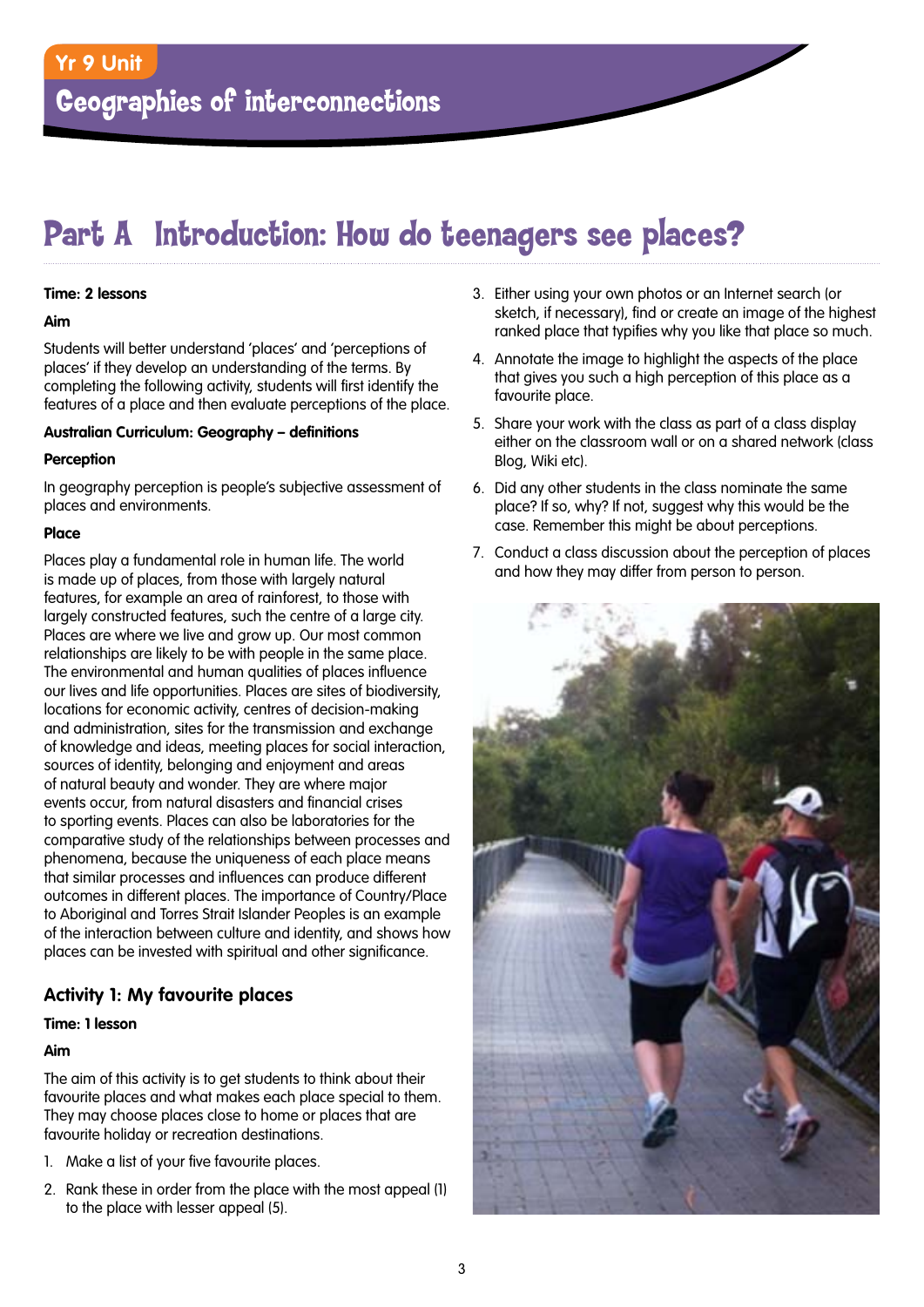#### **Activity 2: Where are the places that you meet and connect with your friends?**

#### **Time: 1 lesson**

#### **Aim**

The aim of this task is for your class to identify the various local places where they are most likely to interconnect with their friends.

#### **Australian Curriculum: Geography – definition**

#### **Interconnection**

The concept of interconnection emphasises that no object of geographical study can be viewed in isolation. It is about the ways that geographical phenomena are connected to each other through environmental processes, the movement of people, flows of trade and investment, the purchase of goods and services, cultural influences, the exchange of ideas and information, political power and international agreements. Interconnections can be complex, reciprocal or interdependent, and have a strong influence on the characteristics of places. An understanding of the significance of interconnection leads to holistic thinking and helps students to see the various aspects of geography as connected rather than separate bodies of knowledge.

#### **Victoria Walks definition – Walkability**

Walkability is the quality of the walking experience for the pedestrian. A walkable neighbourhood is one in which all of the built environment works together to welcome and support people to walk - it includes good public transport, quality footpaths and places that people want to walk e.g. shops, school, sport grounds. That is, walkable neighbourhoods are useful, safe, comfortable, and interesting.

Watch the video [Copenhagen's Car Free Streets](http://www.streetfilms.org/copenhagens-car-free-streets-and-slow-speed-zones/) (7.22mins) and note the changes that have come to the people of Copenhagen, the capital of Denmark, through making their city more walkable.



- 1. Describe Copenhagen its pathways, roadways, buildings, waterways, green spaces. What is appealing about this place to you?
- 2. How do people use the spaces and the environment in the central part of Copenhagen?
- 3. Does the ability to walk and bicycle through these spaces make Copenhagen a liveable city? Why?
- 4. It was said that people had 'to win back public space'. Who was it won back from? Did these people change their habits and become walkers? Explain your answer.
- 5. Explain how places became more interconnected with the changed use of roadways and pathways.

Now consider a place you like to go to with your friends. Where is it located?

- 1. Brainstorm the elements or features of the location that make it a desirable place for the students to meet and connect with their friends. It will help students to focus on this task if you ask them to begin by quickly noting 10 ideas on their personal device or in their notes.
- 2. Make a collective summary as a class activity with students adding their ideas interactively to a white board summary or by using a scribe to keep board notes of the discussion points. Students will have created a shared list of the features that they think make a place desirable for them to connect with friends.
- 3. Prompts/hints from the teacher would be to suggest aspects of environmental quality, crime and safety, access to shops and services including transport links, recreational facilities and cultural activities.
- 4. Either in small groups or as a class attempt to classify the notes from the brainstorm into groupings of natural features or constructed features; then classify according to environmental qualities or human qualities. The definition of place above gives examples to guide the teacher. Use sub-headings that make the most sense given the nature of the class responses e.g. sporting facilities, safe places, community places or fun places. This step will help students to understand that things can be classified in a variety of ways depending on the criteria selected.
- 5. Are all places the same? Form small groups of students who have chosen similar environments (natural or human constructed) and let them debate the qualities that make one place better to them than another. Each group should be able to make a rational decision and report back to the class. For example, the best skate park is [insert name] because it has a greater variety of forms to ride, it is within walking distance from public transport and there are always other people of my age there to connect with.
- 6. Allow time for each of the groups to report their findings to the class.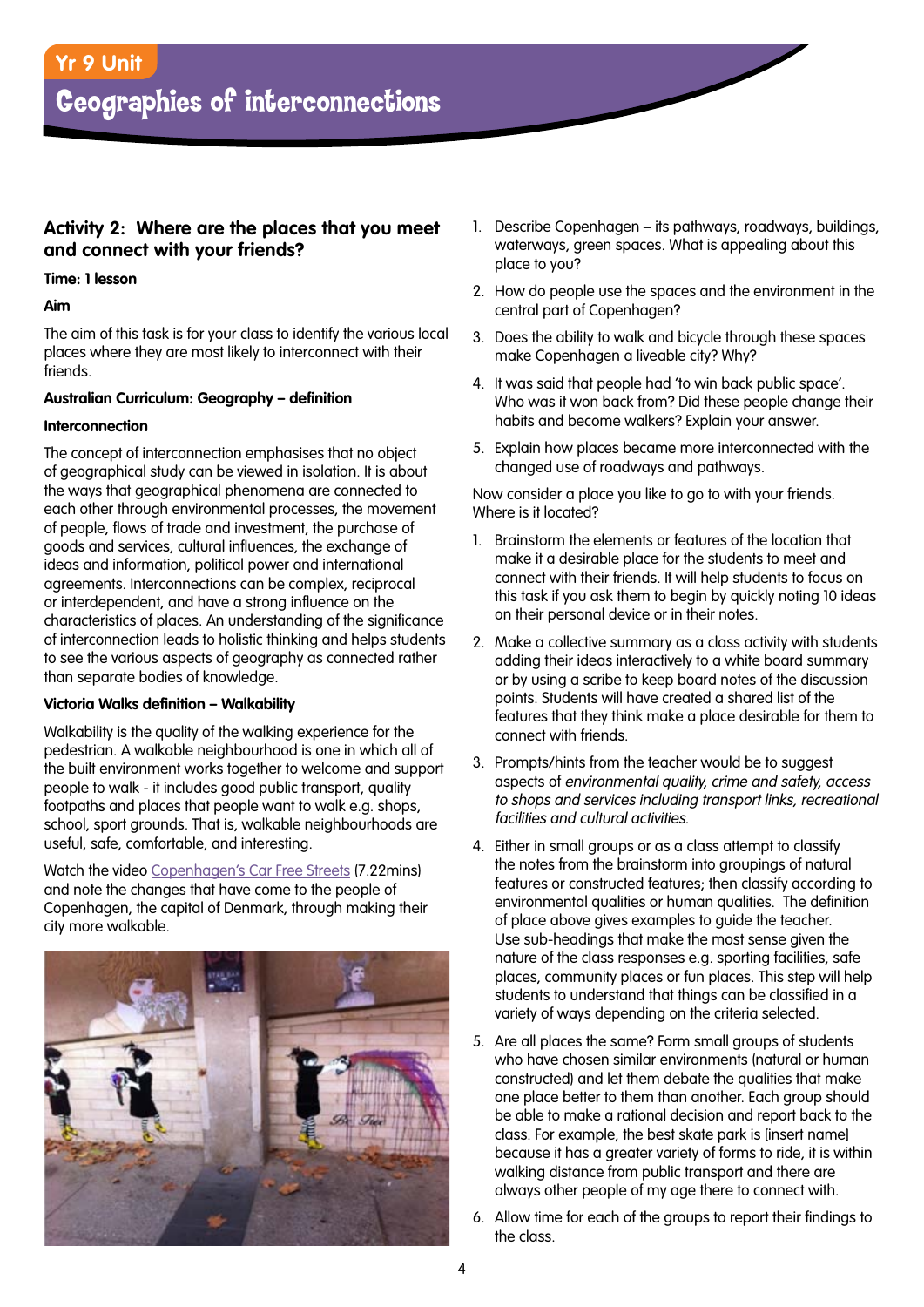# Part B: What does an interconnected walkable community look like?

**Before the fieldwork/walk: 2–3 lessons**

#### **Activity 1 – What is walkability?**

#### **Aim**

The aim of this task is to get your class thinking about their perception of their local community, in particular how it is interconnected through its level of walkablilty. What does an interconnected walkable place look like?

Watch these two short videos on walkability:

[Walkable 101: the basics \(based in Martin Country, USA\)](http://www.victoriawalks.org.au/How_to_assess_walkability/)  (4:57mins)

[Urban planning 101: walkability](http://www.youtube.com/watch?v=ifKOB-d3uds&feature=youtu.be) (2:30)

Discuss the following.

- a. How is walkability defined?
- b. How are walkability and the liveability of communities interconnected?
- c. What are the features of places that are walkable communities?
- d. How can interconnection be improved in a community?
- e. Do you like the idea of walkable, interconnected communities? Do you have a positive perception of such a community? Discuss this as a class.



#### **Activity 2 – preparing roles for fieldwork**

#### **Aim**

The aim of this activity is to prepare the class for fieldwork to assess the walkability and points of interest in the local area.

- 1. Divide the class into groups to undertake fieldwork (maximum of six students per group).
- 2. The groups are based on different types of users who walk in the local area. Each of the groups will perceive the walk differently, note specific aspects relevant to their user group and suggest improvements to the walks.
- 3. Students should be allocated to groups according to the following user groups:
	- an elderly person
	- a person in a wheelchair
	- a mum or dad with a child in a pram
	- an eleven-year-old on a skateboard
	- a teenager on crutches
	- a young, fit person.

It is suggested if possible/practical that each group should undertake the walk with props associated with the role, i.e. a wheelchair, skateboard, walking frame, pusher or pram. This will help with the audit/assessment of the walking route and help the students to look at the experience from the lens of the people they are representing.

- 4. Each group will undertake the walk responding to three activities:
	- a. creating a walking map (see Part C Activity 1)
	- b. rating the community (see Part C Activity 2)
	- c. surveying users (see Part C Activity 3)

Teachers should note that all three activities take place on one walk.

5. Students should be placed in their groups and brainstorm for 10 minutes the different walking needs of the person their group represents. For example, the elderly might need seating, toilets, shade; people in wheelchairs might need wide curb crossings with good pram ramps, flat and clear footpaths without posts and poles; mum and dads with a pram might need wide pathways, clear vision at corners, median strips for crossing roads; an eleven year old on a skateboard might not want too much slope; teenager on crutches might consider the traffic speed, visibility, crossing points; joggers might want to avoid plants growing onto pathways and uneven surfaces.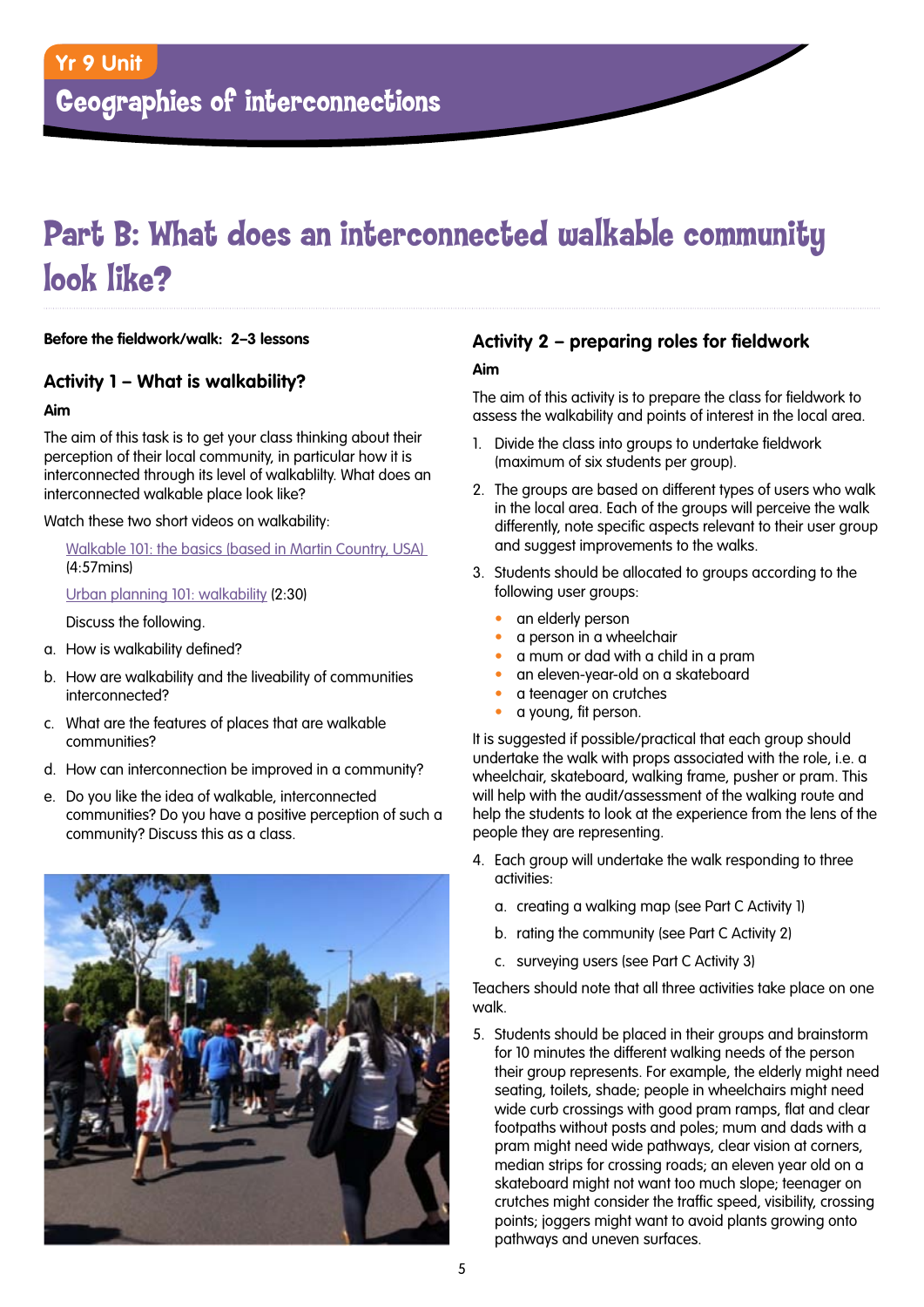### **Yr 9 Unit**

### Geographies of interconnections

- 6. Read the [Victoria Walks Walking Audit Form](http://www.victoriawalks.org.au/Walking_audit/). Each group needs to become familiar with the audit and read through the 28 questions. Each of the sub-sections – Footpaths, Facilities, Crossing the road, Traffic, Safety, Aesthetics – this could be designated to a member of the group to assess on the walk. To make the audit easy, download the pages to a personal device or print to take out during the fieldwork.
- 7. What is the importance to your user group of each of these six assessments when looking at walkability in your local area?
- 8. Research the importance of walking. Allocate a topic to each group – walking for health and happiness, community and social connection, and the planet. Allow each group access to the Victoria Walks website for them to research their topic. For each topic there is an information page:

[Walking for Health and Happiness](http://www.victoriawalks.org.au/Walking_for_health/) [Walking for Community and Social Connection](http://www.victoriawalks.org.au/walking_for_social_connection/) [Walking for the Planet](http://www.victoriawalks.org.au/Walking_for_Planet/)

- 9. Rearrange the groups so that there is a student representing each of these topics researched. These new groups are to listen/discuss each of the topics and develop up to eight sentences that summarise the group perception of the importance of walking to people.
- 10. Each group is to present their ideas to the class. Are everyone's perceptions of the role of walking similar? If not, why not? Discuss.

#### **Activity 3 – mapping walkability**

#### **Aim**

The aim of this activity is to show students the type of map that each group will create back in the classroom after the walk and based on the data that will collected during fieldwork.

1. Use a print map from a street directory or from Google Maps and distribute to label the planned walking route. Discuss with the students before selecting the most appropriate route.

There are some [terrific tips and information](http://www.victoriawalks.org.au/WalkingMaps/) on the Victoria Walks web site that explain all that you need to know about Walking Maps. You can also access a Secondary [Teacher's Guide to Walking Maps](http://www.victoriawalks.org.au/Assets/Files/6287%20VWI%20Secondary%20Teachers%20Guide%20to%20Walking%20Maps%20LORES.pdf).

- 2. Let the students know that they will be creating a walkability map on their return to class, using the data and information collected during the fieldwork. Two examples to view are:
	- i. [the Walking audit Map for part of Westgarth](http://walkingmaps.com.au/IndividualWalkAction.action?walkId=574#vic) and
	- ii. [the walking map in Bendigo CBD](http://walkingmaps.com.au/IndividualWalkAction.action?walkId=577)
		- a. Students should view these on their personal device so they can click through the various stops quickly.
		- b. Discuss which aspects of these neighbourhoods show how people interconnect.
		- c. What makes these places walkable?
		- d. Can you spot any walkability issues? What are they?
- 3. Suggest to students that there should be at least six locations on their walk at which they should complete the audit, take photographs, do field sketches and write brief notes of anything of significance, particularly of a geographic nature.
- 4. Students should work in their groups to identify the information they are going to collect in the field. Take a look at [www.victoriawalks.org.au/Walking\\_audit/](http://www.victoriawalks.org.au/Walking_audit/) and related links at the bottom of this page, particularly the Walk San Diego, for a few ideas of what to look for and comments to make with photographs. Most students will know the route close to the school in their local environment and will have a perception of the area already. Ensure that their list includes such aspects as natural and human constructed (built) environments, includes collecting qualitative data and quantitative data.
- 5. Develop a survey (see [Fieldwork activity sheet 1](#page-8-0) as a guide) that will allow students to interview people they meet during the fieldwork about their perceptions of their local place.
- 6. Trial the survey questions with a classmate and modify if necessary. Make multiple copies of the survey for the group to use. Twelve copies should be ample (see [Fieldwork Activity Sheet 1\)](#page-8-0). Now you are ready to go on the fieldwork. Enjoy!
- 7. Your survey, walkability map and all data and information collected on the fieldwork will be used to write your final Walkability Report (see [The Walkability report\)](#page-10-0).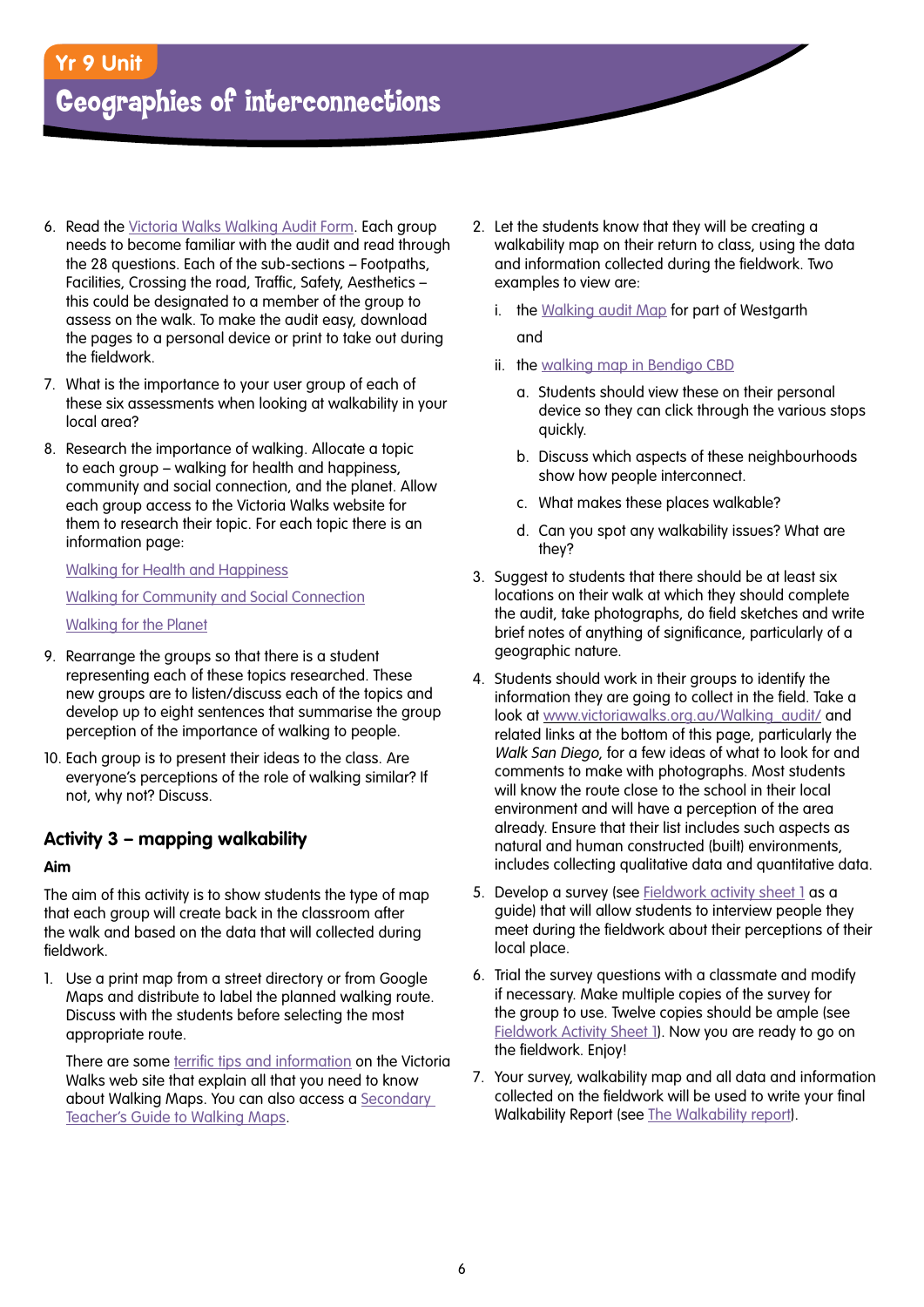### Part C: How does our interconnected community rate?

#### **After the fieldwork/walk: 7 lessons**

#### **Activity 1 – Creating a Walking Map**

#### **Time: 2 lessons**

#### **Aim**

To use the map, photographs and information collected from fieldwork to create a walkability map, ensuring that geographical knowledge and understanding are a focus of the pin points on the map; include also aspects relating to walkability.

- 1. Learn how to create a walking map.
- 2. Each group member should select the most appropriate photograph/s to display for the site visited and create the description to accompany the photograph. Remember all descriptions should use geographical language. Web links can be used for additional information. If you want to include graphs or data from your survey then this is the way to do it. Remember this is an assessment task.
- 3. With the aid of your teacher, choose by consensus the presentation elements that best represent each group's work. After checking with the teacher, upload your photos and text to one group walking map to the Walking Maps website. The name of the map should include the school name, year level and location.

### **Activity 2 – Rating your community (2 lessons)**

#### **Aim**

To evaluate the walkability of the walk undertaken, according to the Victoria Walks criteria in the Audit form.

- 1. After the fieldwork/walk students need to be given time to evaluate and represent the data collected and recorded.
- 2. Students should begin by looking at their data from the Victoria Walks Walking Audit. What does the data show about this community? Which aspects of the walk rated the highest – Footpaths, Facilities, Crossing the road, Traffic, Safety or Aesthetics? Which aspect the lowest? Did the ratings change depending on the user you represented?
- 3. Present your data in a table format.
- 4. Summarise the aspects of each sub-section to provide an assessment of the quality of the walk for each user group represented.
- 5. As a class, how can you interpret and analyse this data to make a statement about your community's interconnection through walking?
- 6. Who should know about your findings? Local councils/ councilors and Chamber of Commerce groups are interested in what the community thinks. Communicate your class findings and links to the walking maps to a

representative from council or business either in a letter via post or email, or by preparing a press release for the local newspaper. If you write to the council, remember to request a reply from them. This is an assessment task.

7. If possible, invite the representative to the school to share a viewing of your Walking Map and discuss with the class your rating of places.

#### **Activity 3 – Analysing the survey**

#### **Time: 3 lessons**

#### **Aim**

The aim of conducting a survey was to gain a sense of people's perception of a place. The collected data needs to be recorded, analysed, evaluated and represented before interpretations can be made and conclusions drawn about people's perceptions and the walkability of the local area.

- 1. Collate the data gained from the survey. In your group there should be about 10 completed forms, but at some locations this may have been difficult to achieve. It will depend on your location and how many people were walking on the day you conducted your fieldwork.
- 2. For all those questions that are quantitative and/or closed questions you can count the number of responses per category [\(sample survey questions 1–3](#page-9-0)).
- 3. Present this information in a table format or graph the results.
- 4. For the open ended questions, you need to make some generalisations about what was the basis of the ideas that each respondent provided (sample survey questions 4–10). This is more difficult to do and so you need to discuss the ideas in the group.
- 5. With the aid of your teacher, the class can summarise the findings of the surveys. Do the different groups – elderly, person in a wheelchair, mum and dad with a child in a pram, eleven year old on a skateboard, teenager on crutches, joggers – have the same perceptions of the environment and its walkability? Is walking an important reason why people are able to connect at these places? From the perceptions of those surveyed, have you learnt anything new about a place? Are changes to the pathways or destinations wanted by those surveyed? Peoples' perceptions vary. Were there positive and negative perceptions of place?
- 6. Respond to the perception of the walkability and interconnection of the local place by using the Walking Audit rating scale 0–3, to provide a class overall rating.
- 7. Summarise the findings on the walkability of the local area in a descriptive paragraph supported by evidence from the survey. This is an assessment task.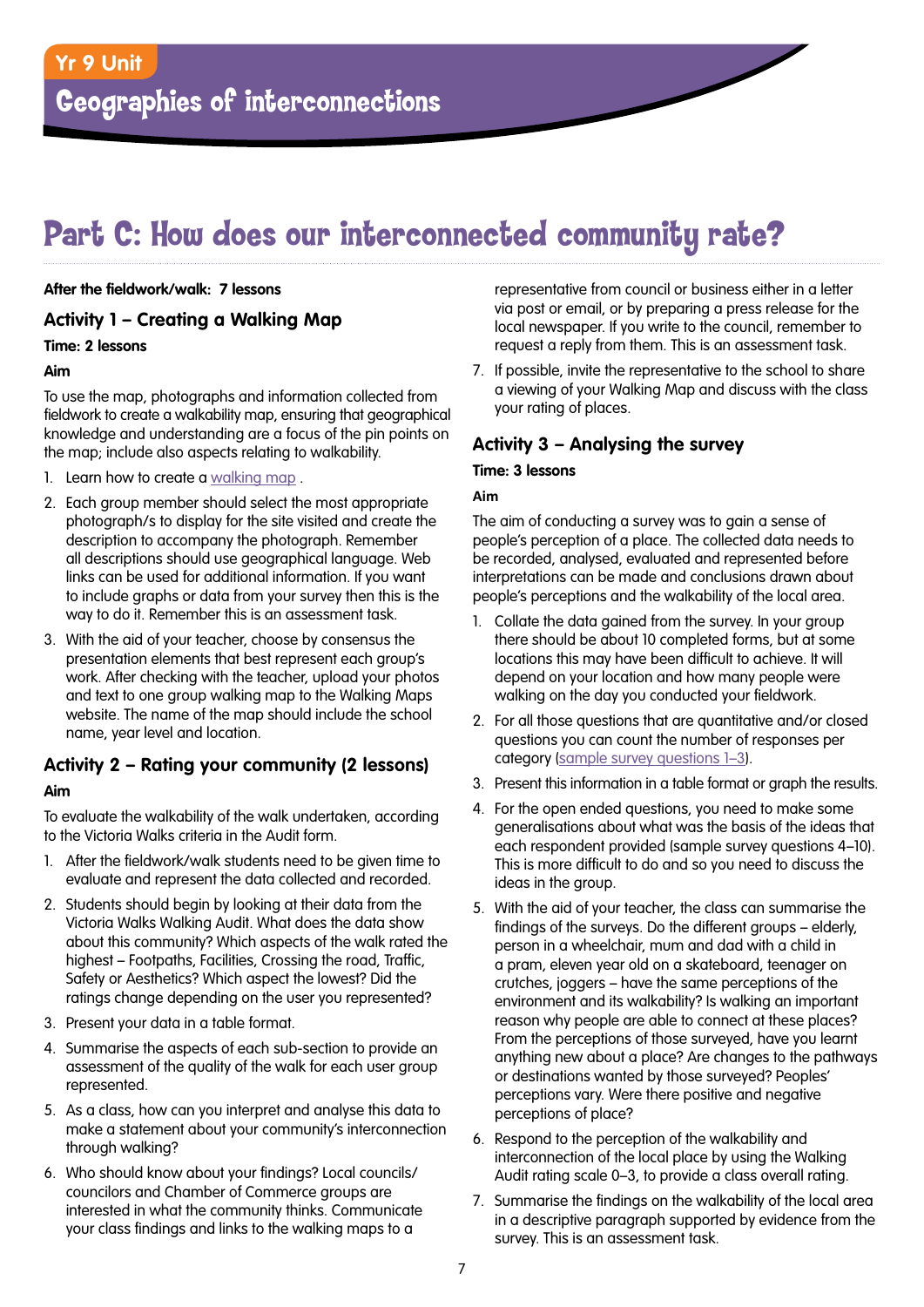#### **Assessment Criteria**

Use the following rubric for the assessment task.

| <b>Criteria</b>                                                                                            | $\overline{\mathbf{A}}$                                                                                              | 3                                                                                                                         | $\overline{2}$                                                                                                           |                                                                                                                    | <b>Points</b> |  |  |  |
|------------------------------------------------------------------------------------------------------------|----------------------------------------------------------------------------------------------------------------------|---------------------------------------------------------------------------------------------------------------------------|--------------------------------------------------------------------------------------------------------------------------|--------------------------------------------------------------------------------------------------------------------|---------------|--|--|--|
| Contribution to the<br>creation of a group<br>walking map - photo<br>selection, description                | Excellent<br>contribution,<br>including use of<br>geographical<br>language and<br>walkability ratings                | Very good<br>contribution, some<br>geographical<br>language and<br>walkability ratings                                    | Sound contribution,<br>including limited<br>geographical<br>language and use of<br>walkability ratings                   | Limited contribution,<br>with limited<br>geographical<br>language and<br>limited use of<br>walkability ratings     |               |  |  |  |
| Conveying your<br>findings to others<br>on the walkability of<br>your area in a letter<br>or press release | Excellent review<br>of the audit of<br>walkability using<br>supporting evidence<br>in the letter or press<br>release | Very good review<br>of the audit of<br>walkability using<br>some supporting<br>evidence in the letter<br>or press release | Sound review of the<br>audit of walkability<br>using minimal<br>supporting evidence<br>in the letter or press<br>release | Limited review of the<br>audit of walkability<br>using no supporting<br>evidence in the letter<br>or press release |               |  |  |  |
| Response to the<br>survey - descriptive<br>paragraph                                                       | <b>Excellent structured</b><br>and descriptive<br>paragraph using<br>supporting evidence<br>from the surveys         | Very good structured<br>and descriptive<br>paragraph using<br>some supporting<br>evidence from the<br>surveys             | Sound descriptive<br>paragraph using<br>minimal supporting<br>evidence from the<br>surveys                               | Limited descriptive<br>paragraph using no<br>supporting evidence<br>from the surveys                               |               |  |  |  |
| <b>Total</b>                                                                                               |                                                                                                                      |                                                                                                                           |                                                                                                                          |                                                                                                                    |               |  |  |  |

# Part D: Taking action

#### **Time: 2 lessons**

#### **Aim**

To use the data gathered during fieldwork to propose a change that could improve the walkability and interconnection on the class Walking Map route.

#### **Activity**

- 1. In your original groups, focus your thoughts as to how to improve the walkability and connections of those users. What changes would you recommend to make the local area you visited more walkable?
- 2. From your fieldwork, identify aspects that you would like to see enhanced (made better) or improved for the user group.
- 3. Prepare an action plan. Use the templates available on the Victoria Walks site to assist with various aspects of your action plan. These templates outline how to write letters and what to say, and are found at [www.victoriawalks.org.](http://www.victoriawalks.org.au/Resources/) [au/Resources/](http://www.victoriawalks.org.au/Resources/)

Possible actions may include:

- engaging with the local media with letter/s to the editor and/or local council
- presenting the issue to the school council, if relevant
- writing in the school newsletter to inform the public of your research
- a poster campaign
- a song
- a press release
- making a short movie to explain proposed changes and upload to YouTube or similar sites

**A teacher note:** Victoria Walks is happy to assess action plans and, if appropriate, will provide a letter of endorsement that can be attached to the work and suggested action plan.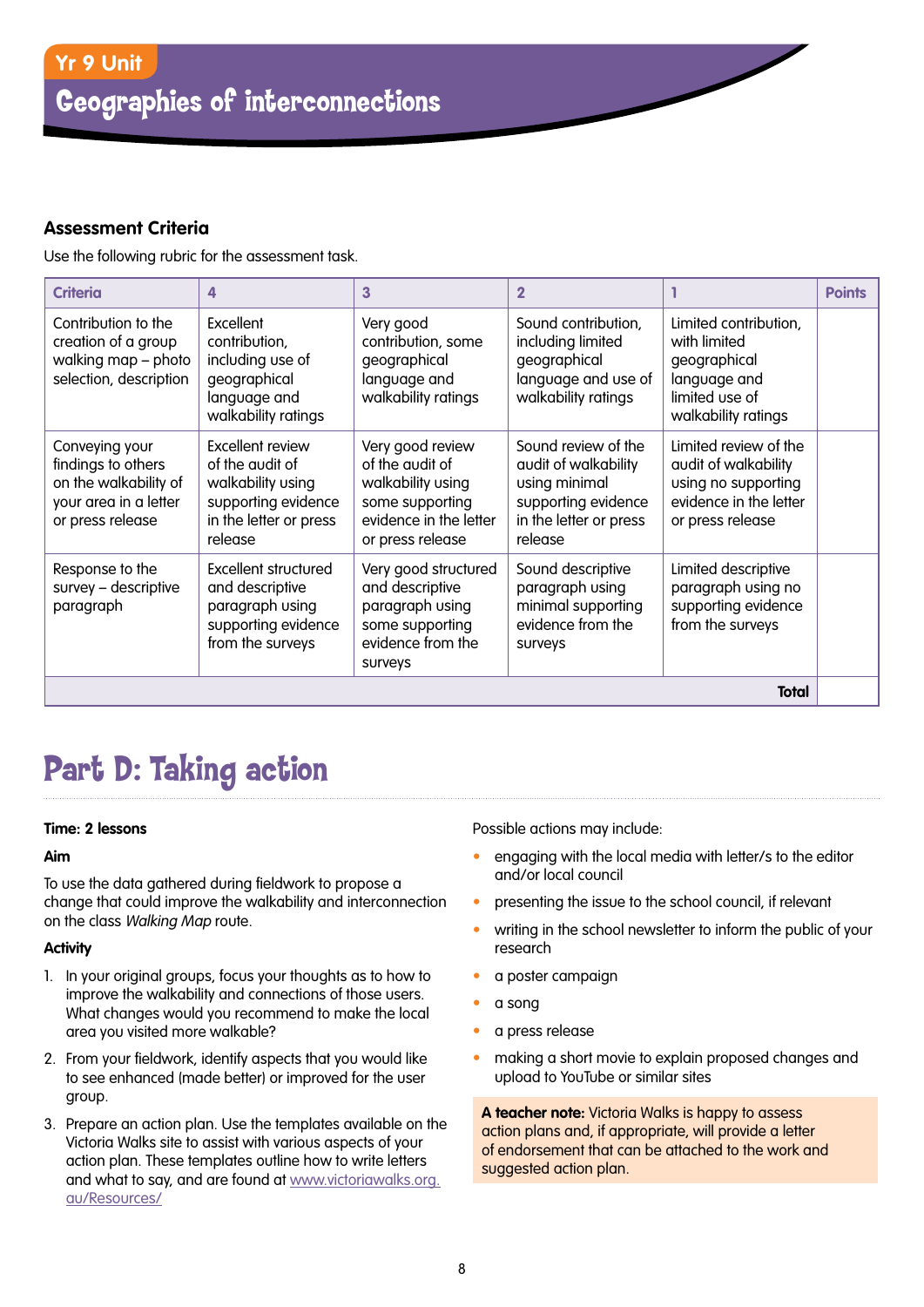### <span id="page-8-0"></span>**Yr 9 Unit**

# Geographies of interconnections



# Fieldwork Activity Sheet 1

### **People's perception at a local place – Conducting a Survey**

The aim of conducting this survey is to gain a sense of people's perception of a place. You want to get into other people's shoes and see what they think about a place. As a result, you may perceive a place in a different way.

Try building into your survey some questions that might include the following:

- respect and care for a place
- aesthetic appreciation what it looks like
- • emotional attachment to the environment
- awe and wonder
- active involvement with the place
- challenging personal space
- engagement with social, environmental and political issues connected to the place.

### **Developing your survey**

Understand the aim of your survey clearly. Remember you are going to sample the community views so your survey needs to be no more than 10 questions with each question focussed on one aspect of perception of place. You can provide choices for participant's to select a response, such as multiple choice questions (closed questions) or be prepared to write down their responses quickly (open-ended questions) or if you are able to record their words ask permission to do so. Try to achieve at least ten completed surveys in your group – that means each of you should try to survey two people – sometimes this will not be possible.

You need to plan your survey and trial it in class or check with your teacher. Are the questions easily understood? Is there order to the questions? Is it relatively quick to complete the survey? Can you use the results to summarise ideas and report your findings?



Brought to you by





© Copyright Victoria Walks Inc.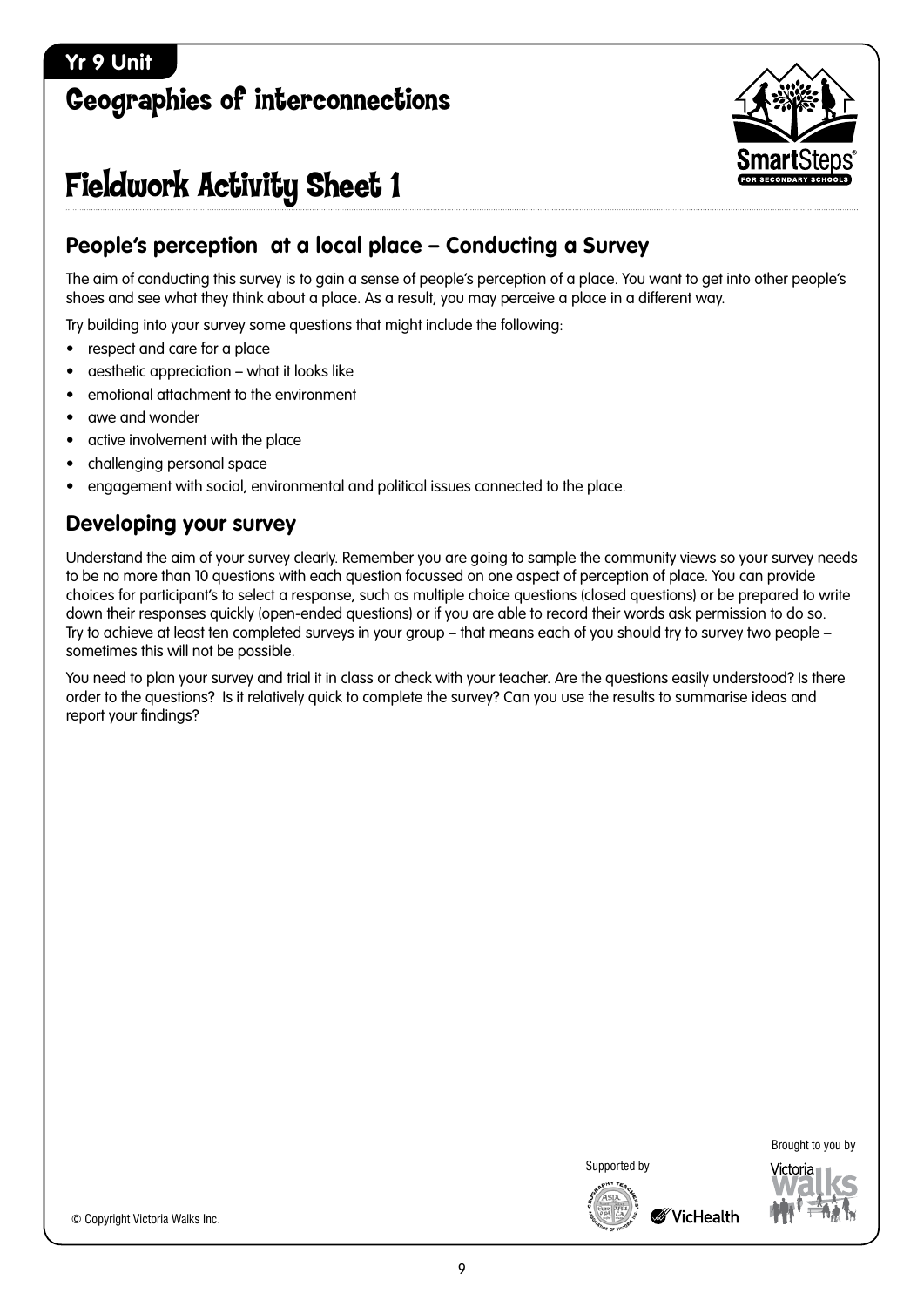# <span id="page-9-0"></span>**Yr 9 Unit** Geographies of interconnections **A sample survey** These are suggested questions only and you may add your own questions. [Insert School logo] Year 9 at (school name) is undertaking this survey to find out how people perceive, or think about, places. Site of interview: **Interviewed by: \_\_\_\_\_\_\_\_\_\_\_\_\_\_\_\_\_\_\_\_\_\_\_\_\_ 1. To which age group do you belong?** 0–9 10–19 20–39 40–59 60–79 80+ **2. Why do you visit (insert place name)?** Shop Meet friends Appointments (doctor, hair) Finances (bank, tax agent) Like the place Relaxation Sporting activities Cultural activities Enjoyment A safe place Other (please specify) Fieldwork Activity Sheet 1 (Cont.)

| 3. How did you get here? (more than one option may be chosen) |         |       |             |            |     |              |      |  |  |  |
|---------------------------------------------------------------|---------|-------|-------------|------------|-----|--------------|------|--|--|--|
| Walked                                                        | Bicvcle | Train | <b>Tram</b> | <b>Bus</b> | Car | Friend's car | Taxi |  |  |  |

- **4. What are the best features of this place?**
- **5. Are there features that make you wonder about the history of this place?**
- **6. Do you feel connected to people when you are here? How?**
- **7. How does the form of transport taken to get here affect your perception of this place?**
- **8. Are there any controls/limits that restrict your use of the place?**
- **9. Are there aspects of this place you would like to change? What are they? Why?**

Supported by

10

© Copyright Victoria Walks Inc.



Brought to you by /irtoria